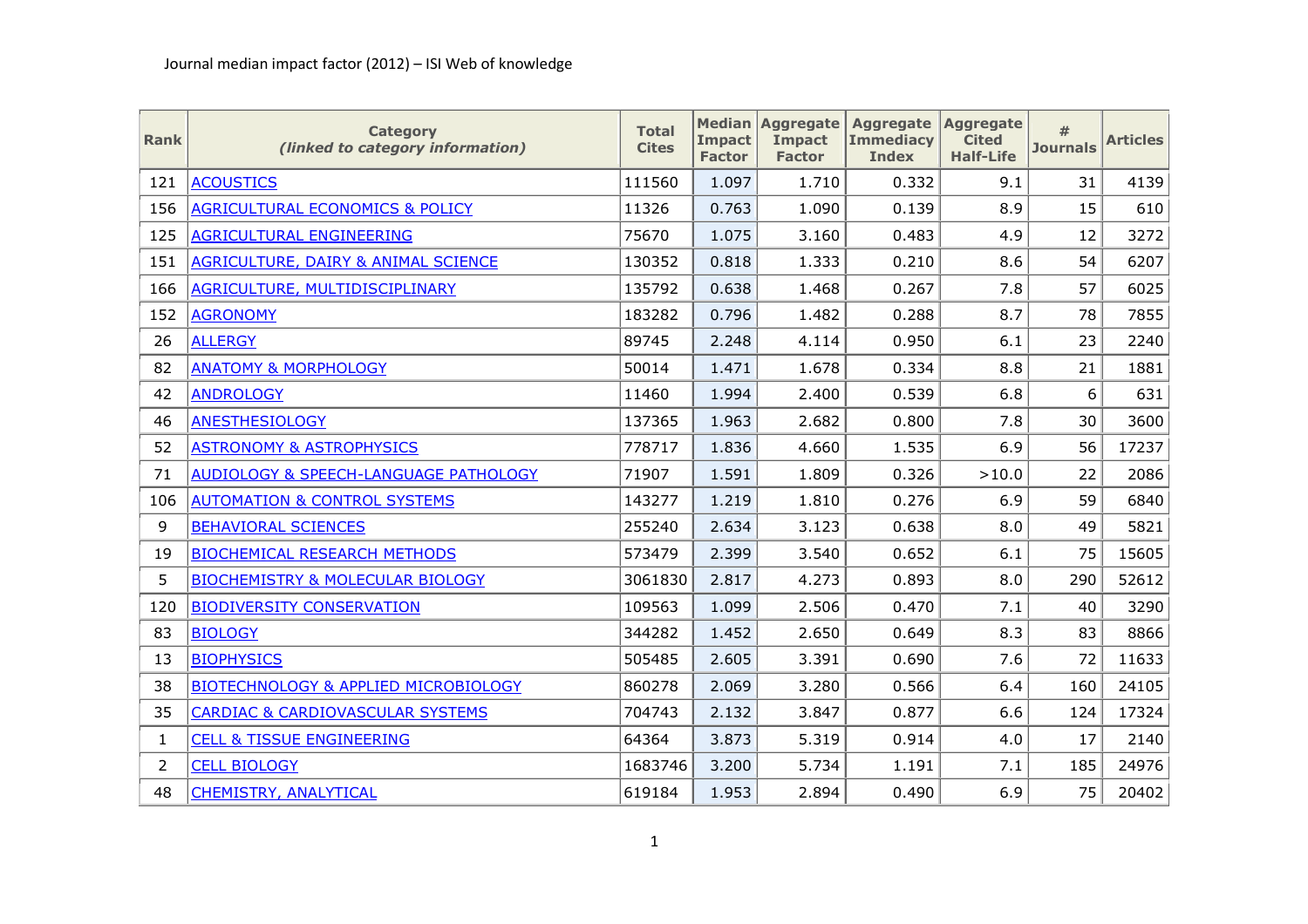| <b>Rank</b> | <b>Category</b><br>(linked to category information)     | <b>Total</b><br><b>Cites</b> | <b>Impact</b><br><b>Factor</b> | <b>Median Aggregate</b><br><b>Impact</b><br><b>Factor</b> | Aggregate Aggregate<br><b>Immediacy</b><br><b>Index</b> | <b>Cited</b><br><b>Half-Life</b> | #<br><b>Journals</b> | <b>Articles</b> |
|-------------|---------------------------------------------------------|------------------------------|--------------------------------|-----------------------------------------------------------|---------------------------------------------------------|----------------------------------|----------------------|-----------------|
| 98          | <b>CHEMISTRY, APPLIED</b>                               | 333826                       | 1.327                          | 2.346                                                     | 0.442                                                   | 6.6                              | 71                   | 12838           |
| 61          | <b>CHEMISTRY, INORGANIC &amp; NUCLEAR</b>               | 374409                       | 1.679                          | 2.482                                                     | 0.558                                                   | 7.3                              | 44                   | 12989           |
| 23          | <b>CHEMISTRY, MEDICINAL</b>                             | 343123                       | 2.338                          | 2.663                                                     | 0.510                                                   | 6.3                              | 59                   | 13630           |
| 91          | CHEMISTRY, MULTIDISCIPLINARY                            | 1970524                      | 1.385                          | 4.963                                                     | 1.094                                                   | 5.7                              | 152                  | 50650           |
| 39          | <b>CHEMISTRY, ORGANIC</b>                               | 674052                       | 2.038                          | 2.957                                                     | 0.673                                                   | 6.8                              | 57                   | 21091           |
| 37          | <b>CHEMISTRY, PHYSICAL</b>                              | 1695153                      | 2.115                          | 4.014                                                     | 0.812                                                   | 5.7                              | 135                  | 49003           |
| 41          | <b>CLINICAL NEUROLOGY</b>                               | 907785                       | 2.000                          | 3.054                                                     | 0.620                                                   | 7.2                              | 193                  | 23881           |
| 104         | COMPUTER SCIENCE, ARTIFICIAL INTELLIGENCE               | 229977                       | 1.232                          | 1.860                                                     | 0.298                                                   | 7.5                              | 115                  | 9988            |
| 117         | <b>COMPUTER SCIENCE, CYBERNETICS</b>                    | 25433                        | 1.131                          | 1.431                                                     | 0.217                                                   | 7.9                              | 21                   | 1287            |
| 131         | <b>COMPUTER SCIENCE, HARDWARE &amp; ARCHITECTURE</b>    | 80446                        | 0.981                          | 1.238                                                     | 0.235                                                   | 9.0                              | 50                   | 4329            |
| 139         | <b>COMPUTER SCIENCE, INFORMATION SYSTEMS</b>            | 170090                       | 0.922                          | 1.394                                                     | 0.264                                                   | 7.0                              | 132                  | 9910            |
| 97          | <b>COMPUTER SCIENCE, INTERDISCIPLINARY APPLICATIONS</b> | 225983                       | 1.328                          | 1.812                                                     | 0.369                                                   | 6.8                              | 100                  | 11518           |
| 129         | COMPUTER SCIENCE, SOFTWARE ENGINEERING                  | 120231                       | 1.000                          | 1.142                                                     | 0.213                                                   | 7.9                              | 105                  | 7294            |
| 153         | <b>COMPUTER SCIENCE, THEORY &amp; METHODS</b>           | 121831                       | 0.786                          | 1.158                                                     | 0.221                                                   | 9.4                              | 100                  | 6552            |
| 157         | <b>CONSTRUCTION &amp; BUILDING TECHNOLOGY</b>           | 83674                        | 0.745                          | 1.390                                                     | 0.255                                                   | 7.5                              | 57                   | 5615            |
| 22          | <b>CRITICAL CARE MEDICINE</b>                           | 232373                       | 2.354                          | 3.839                                                     | 1.064                                                   | 7.2                              | 27                   | 4626            |
| 69          | <b>CRYSTALLOGRAPHY</b>                                  | 158209                       | 1.600                          | 2.209                                                     | 0.482                                                   | 7.2                              | 23                   | 6121            |
| 102         | DENTISTRY, ORAL SURGERY & MEDICINE                      | 233232                       | 1.238                          | 1.739                                                     | 0.275                                                   | 8.4                              | 83                   | 8539            |
| 79          | <b>DERMATOLOGY</b>                                      | 178221                       | 1.500                          | 2.126                                                     | 0.456                                                   | 7.6                              | 59                   | 6291            |
| 6           | DEVELOPMENTAL BIOLOGY                                   | 263846                       | 2.812                          | 4.325                                                     | 0.859                                                   | 7.8                              | 41                   | 3818            |
| 50          | <b>ECOLOGY</b>                                          | 756694                       | 1.940                          | 3.185                                                     | 0.627                                                   | 8.4                              | 136                  | 15624           |
| 134         | EDUCATION, SCIENTIFIC DISCIPLINES                       | 47718                        | 0.945                          | 1.254                                                     | 0.284                                                   | 7.6                              | 34                   | 2830            |
| 34          | <b>ELECTROCHEMISTRY</b>                                 | 327477                       | 2.144                          | 3.221                                                     | 0.560                                                   | 5.8                              | 26                   | 11137           |
| 127         | <b>EMERGENCY MEDICINE</b>                               | 74932                        | 1.021                          | 1.783                                                     | 0.336                                                   | 7.0                              | 25                   | 3331            |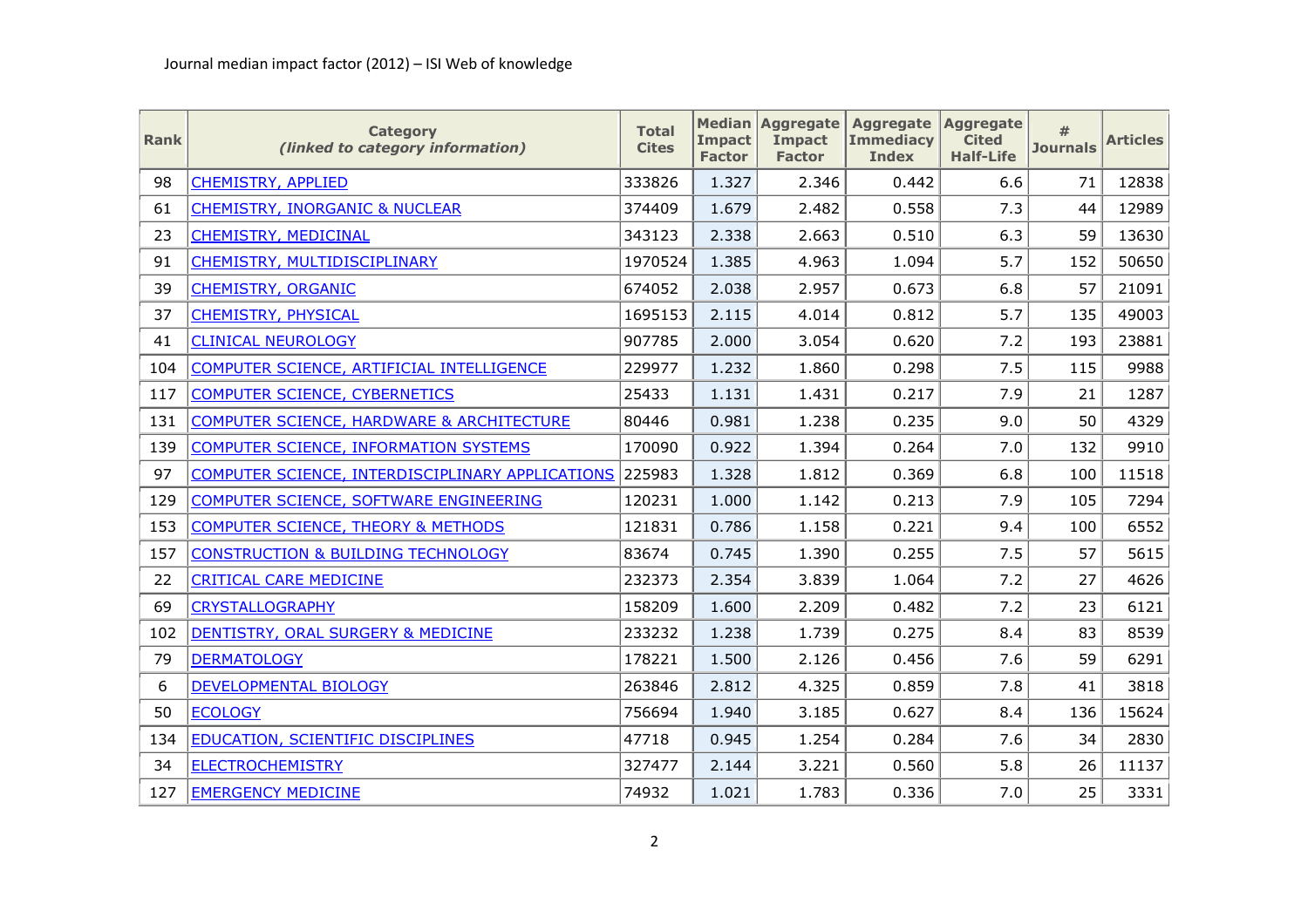| <b>Rank</b>    | <b>Category</b><br>(linked to category information) | <b>Total</b><br><b>Cites</b> | <b>Impact</b><br><b>Factor</b> | <b>Median Aggregate</b><br><b>Impact</b><br><b>Factor</b> | Aggregate Aggregate<br><b>Immediacy</b><br><b>Index</b> | <b>Cited</b><br><b>Half-Life</b> | #<br><b>Journals</b> | <b>Articles</b> |
|----------------|-----------------------------------------------------|------------------------------|--------------------------------|-----------------------------------------------------------|---------------------------------------------------------|----------------------------------|----------------------|-----------------|
| 8              | <b>ENDOCRINOLOGY &amp; METABOLISM</b>               | 718031                       | 2.659                          | 3.969                                                     | 0.840                                                   | 6.9                              | 122                  | 15805           |
| 58             | <b>ENERGY &amp; FUELS</b>                           | 402930                       | 1.718                          | 3.367                                                     | 0.636                                                   | 4.8                              | 81                   | 18778           |
| 170            | <b>ENGINEERING, AEROSPACE</b>                       | 37552                        | 0.524                          | 0.736                                                     | 0.110                                                   | >10.0                            | 28                   | 2422            |
| 73             | <b>ENGINEERING, BIOMEDICAL</b>                      | 272114                       | 1.583                          | 2.869                                                     | 0.463                                                   | 6.2                              | 79                   | 10279           |
| 122            | <b>ENGINEERING, CHEMICAL</b>                        | 555816                       | 1.096                          | 2.253                                                     | 0.438                                                   | 6.6                              | 133                  | 24764           |
| 153            | <b>ENGINEERING, CIVIL</b>                           | 224169                       | 0.786                          | 1.595                                                     | 0.250                                                   | 6.5                              | 122                  | 12043           |
| 119            | <b>ENGINEERING, ELECTRICAL &amp; ELECTRONIC</b>     | 808651                       | 1.103                          | 1.629                                                     | 0.271                                                   | 7.0                              | 243                  | 42571           |
| 74             | ENGINEERING, ENVIRONMENTAL                          | 315098                       | 1.559                          | 3.235                                                     | 0.504                                                   | 5.8                              | 42                   | 9842            |
| 149            | ENGINEERING, GEOLOGICAL                             | 43513                        | 0.861                          | 1.061                                                     | 0.225                                                   | 9.6                              | 32                   | 2298            |
| 128            | ENGINEERING, INDUSTRIAL                             | 95742                        | 1.018                          | 1.497                                                     | 0.243                                                   | 7.9                              | 44                   | 4127            |
| 135            | <b>ENGINEERING, MANUFACTURING</b>                   | 91458                        | 0.944                          | 1.402                                                     | 0.206                                                   | 6.8                              | 39                   | 4798            |
| 176            | <b>ENGINEERING, MARINE</b>                          | 5090                         | 0.340                          | 0.707                                                     | 0.090                                                   | 7.1                              | 14                   | 564             |
| 155            | <b>ENGINEERING, MECHANICAL</b>                      | 245257                       | 0.770                          | 1.297                                                     | 0.246                                                   | 7.9                              | 125                  | 13911           |
| 161            | ENGINEERING, MULTIDISCIPLINARY                      | 116451                       | 0.707                          | 1.128                                                     | 0.227                                                   | 7.5                              | 90                   | 9876            |
| 164            | <b>ENGINEERING, OCEAN</b>                           | 17978                        | 0.667                          | 1.054                                                     | 0.294                                                   | 8.5                              | 15                   | 975             |
| 173            | ENGINEERING, PETROLEUM                              | 19541                        | 0.451                          | 0.574                                                     | 0.096                                                   | >10.0                            | 24                   | 1953            |
| 145            | <b>ENTOMOLOGY</b>                                   | 133938                       | 0.884                          | 1.384                                                     | 0.260                                                   | 9.6                              | 87                   | 5619            |
| 56             | <b>ENVIRONMENTAL SCIENCES</b>                       | 952303                       | 1.748                          | 2.678                                                     | 0.507                                                   | 6.6                              | 210                  | 32980           |
| $\overline{7}$ | <b>EVOLUTIONARY BIOLOGY</b>                         | 334950                       | 2.757                          | 4.295                                                     | 0.875                                                   | 8.1                              | 47                   | 5481            |
| 105            | <b>FISHERIES</b>                                    | 137793                       | 1.220                          | 1.558                                                     | 0.323                                                   | 9.4                              | 50                   | 4645            |
| 107            | <b>FOOD SCIENCE &amp; TECHNOLOGY</b>                | 460291                       | 1.207                          | 1.947                                                     | 0.333                                                   | 7.2                              | 124                  | 19879           |
| 142            | <b>FORESTRY</b>                                     | 107791                       | 0.904                          | 1.512                                                     | 0.321                                                   | 8.3                              | 62                   | 4449            |
| 28             | <b>GASTROENTEROLOGY &amp; HEPATOLOGY</b>            | 444152                       | 2.229                          | 3.878                                                     | 0.866                                                   | 6.2                              | 74                   | 11640           |
| 15             | <b>GENETICS &amp; HEREDITY</b>                      | 957341                       | 2.570                          | 4.484                                                     | 0.855                                                   | 6.9                              | 161                  | 18945           |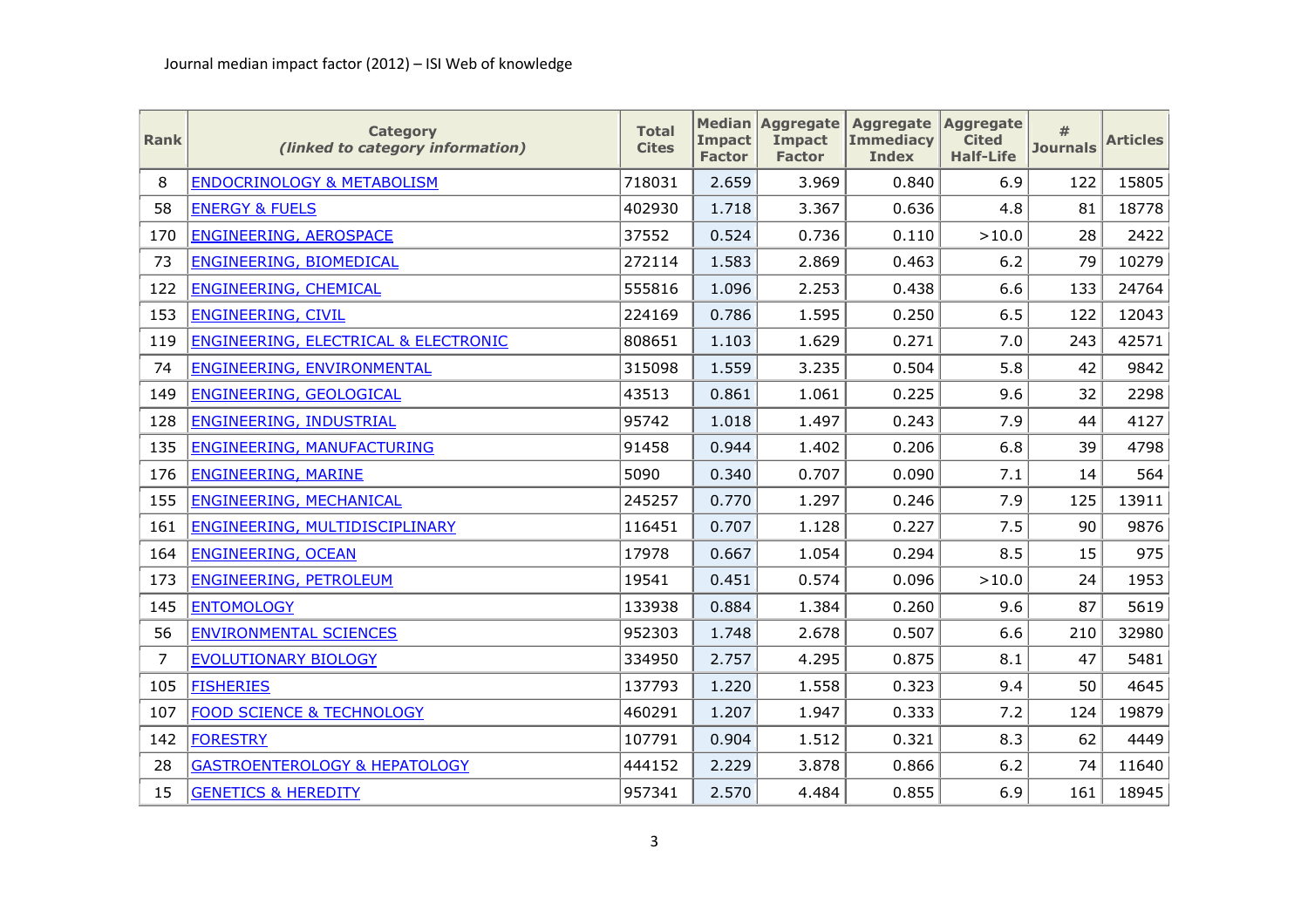| <b>Rank</b> | <b>Category</b><br>(linked to category information)  | <b>Total</b><br><b>Cites</b> | <b>Impact</b><br><b>Factor</b> | <b>Median Aggregate</b><br><b>Impact</b><br><b>Factor</b> | Aggregate Aggregate<br><b>Immediacy</b><br><b>Index</b> | <b>Cited</b><br><b>Half-Life</b> | <b>Journals</b> | <b>Articles</b> |
|-------------|------------------------------------------------------|------------------------------|--------------------------------|-----------------------------------------------------------|---------------------------------------------------------|----------------------------------|-----------------|-----------------|
| 87          | <b>GEOCHEMISTRY &amp; GEOPHYSICS</b>                 | 332947                       | 1.413                          | 2.363                                                     | 0.533                                                   | 9.9                              | 76              | 8206            |
| 54          | <b>GEOGRAPHY, PHYSICAL</b>                           | 136292                       | 1.802                          | 2.408                                                     | 0.637                                                   | 7.4                              | 45              | 4406            |
| 116         | <b>GEOLOGY</b>                                       | 79651                        | 1.133                          | 1.793                                                     | 0.551                                                   | >10.0                            | 47              | 2314            |
| 84          | GEOSCIENCES, MULTIDISCIPLINARY                       | 665294                       | 1.442                          | 2.349                                                     | 0.529                                                   | 8.3                              | 172             | 20539           |
| 10          | <b>GERIATRICS &amp; GERONTOLOGY</b>                  | 132184                       | 2.627                          | 3.004                                                     | 0.657                                                   | 6.5                              | 47              | 4792            |
| 63          | HEALTH CARE SCIENCES & SERVICES                      | 186544                       | 1.635                          | 2.153                                                     | 0.474                                                   | 6.5                              | 83              | 7809            |
| 17          | <b>HEMATOLOGY</b>                                    | 498584                       | 2.548                          | 4.561                                                     | 0.972                                                   | 6.3                              | 67              | 10497           |
| 174         | HISTORY & PHILOSOPHY OF SCIENCE                      | 18911                        | 0.443                          | 0.672                                                     | 0.288                                                   | 9.9                              | 58              | 1723            |
| 157         | <b>HORTICULTURE</b>                                  | 78993                        | 0.745                          | 1.310                                                     | 0.242                                                   | 9.1                              | 32              | 3364            |
| 147         | <b>IMAGING SCIENCE &amp; PHOTOGRAPHIC TECHNOLOGY</b> | 61967                        | 0.876                          | 2.073                                                     | 0.469                                                   | 8.3                              | 23              | 2132            |
| 3           | <b>IMMUNOLOGY</b>                                    | 1012583                      | 2.890                          | 4.319                                                     | 0.899                                                   | 6.8                              | 137             | 19786           |
| 14          | <b>INFECTIOUS DISEASES</b>                           | 401653                       | 2.604                          | 3.646                                                     | 0.839                                                   | 6.2                              | 70              | 11093           |
| 103         | <b>INSTRUMENTS &amp; INSTRUMENTATION</b>             | 215008                       | 1.233                          | 1.690                                                     | 0.330                                                   | 6.4                              | 57              | 12312           |
| 109         | <b>INTEGRATIVE &amp; COMPLEMENTARY MEDICINE</b>      | 45476                        | 1.183                          | 1.980                                                     | 0.350                                                   | 6.1                              | 22              | 3012            |
| 86          | <b>LIMNOLOGY</b>                                     | 74580                        | 1.425                          | 2.051                                                     | 0.519                                                   | >10.0                            | 20              | 1880            |
| 172         | <b>LOGIC</b>                                         | 6678                         | 0.493                          | 0.529                                                     | 0.094                                                   | 9.3                              | 19              | 901             |
| 88          | <b>MARINE &amp; FRESHWATER BIOLOGY</b>               | 339145                       | 1.411                          | 1.993                                                     | 0.477                                                   | 9.2                              | 100             | 9740            |
| 30          | MATERIALS SCIENCE, BIOMATERIALS                      | 148368                       | 2.207                          | 4.005                                                     | 0.694                                                   | 5.2                              | 27              | 4657            |
| 169         | MATERIALS SCIENCE, CERAMICS                          | 90827                        | 0.531                          | 1.353                                                     | 0.263                                                   | 8.7                              | 27              | 4735            |
| 165         | MATERIALS SCIENCE, CHARACTERIZATION & TESTING        | 22683                        | 0.664                          | 0.822                                                     | 0.129                                                   | 6.9                              | 32              | 2176            |
| 99          | MATERIALS SCIENCE, COATINGS & FILMS                  | 161779                       | 1.316                          | 1.923                                                     | 0.335                                                   | 7.6                              | 17              | 5855            |
| 160         | MATERIALS SCIENCE, COMPOSITES                        | 56231                        | 0.726                          | 1.621                                                     | 0.279                                                   | 6.7                              | 24              | 2960            |
| 101         | MATERIALS SCIENCE, MULTIDISCIPLINARY                 | 1656558                      | 1.250                          | 3.264                                                     | 0.636                                                   | 5.3                              | 241             | 64622           |
| 162         | MATERIALS SCIENCE, PAPER & WOOD                      | 22747                        | 0.699                          | 1.145                                                     | 0.231                                                   | 9.0                              | 22              | 1704            |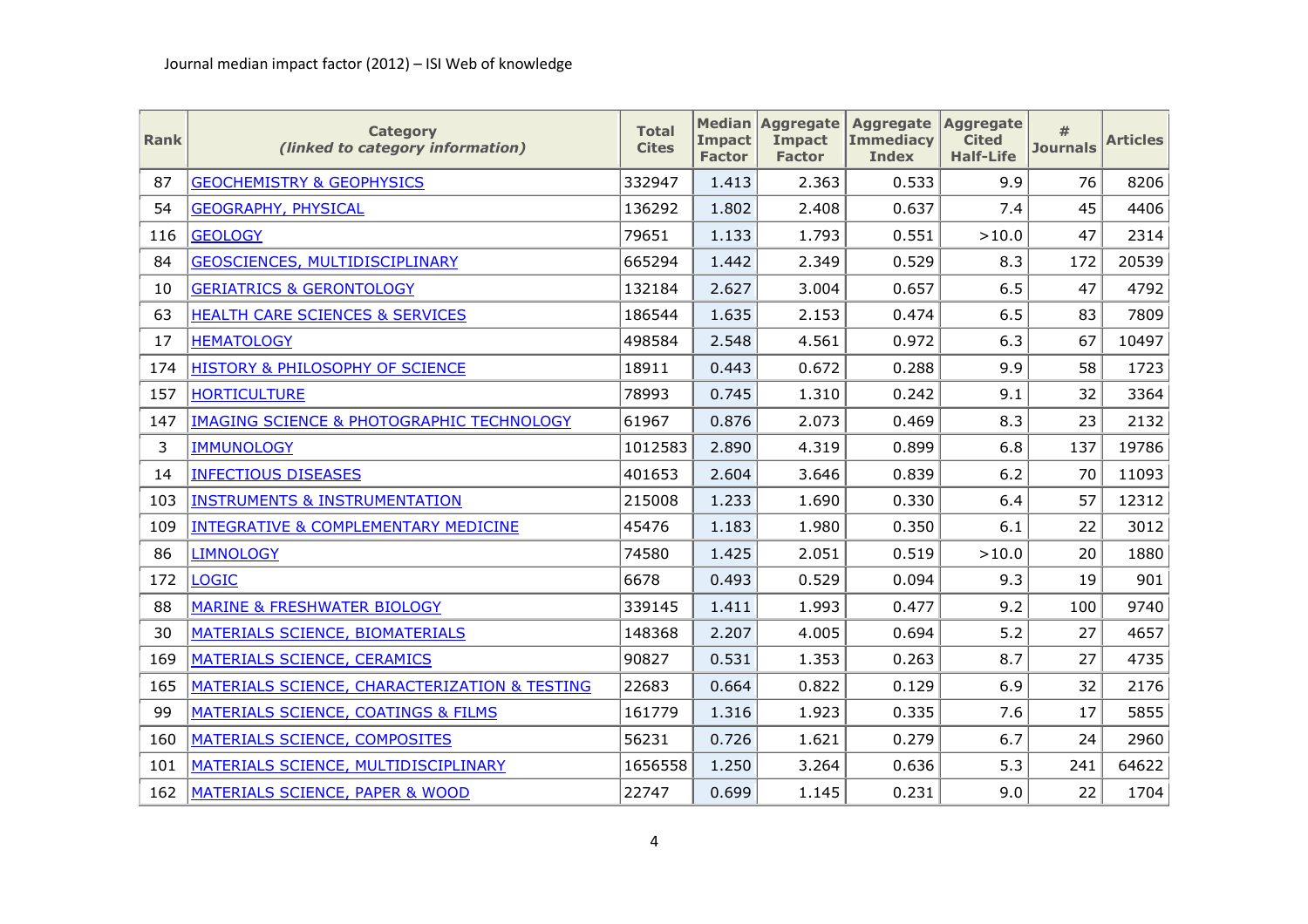| <b>Rank</b> | <b>Category</b><br>(linked to category information) | <b>Total</b><br><b>Cites</b> | <b>Impact</b><br><b>Factor</b> | <b>Median Aggregate</b><br><b>Impact</b><br><b>Factor</b> | Aggregate Aggregate<br><b>Immediacy</b><br><b>Index</b> | <b>Cited</b><br><b>Half-Life</b> | #<br><b>Journals</b> | <b>Articles</b> |
|-------------|-----------------------------------------------------|------------------------------|--------------------------------|-----------------------------------------------------------|---------------------------------------------------------|----------------------------------|----------------------|-----------------|
| 163         | MATERIALS SCIENCE, TEXTILES                         | 24135                        | 0.682                          | 1.229                                                     | 0.251                                                   | 6.6                              | 22                   | 1886            |
| 67          | MATHEMATICAL & COMPUTATIONAL BIOLOGY                | 194930                       | 1.606                          | 2.742                                                     | 0.496                                                   | 7.2                              | 47                   | 5499            |
| 168         | <b>MATHEMATICS</b>                                  | 323813                       | 0.565                          | 0.716                                                     | 0.176                                                   | >10.0                            | 295                  | 22715           |
| 159         | <b>MATHEMATICS, APPLIED</b>                         | 341263                       | 0.742                          | 1.080                                                     | 0.256                                                   | 8.6                              | 247                  | 23467           |
| 137         | MATHEMATICS, INTERDISCIPLINARY APPLICATIONS         | 180751                       | 0.941                          | 1.455                                                     | 0.328                                                   | 9.9                              | 93                   | 8434            |
| 123         | <b>MECHANICS</b>                                    | 366713                       | 1.093                          | 1.572                                                     | 0.319                                                   | 9.0                              | 135                  | 15736           |
| 140         | <b>MEDICAL ETHICS</b>                               | 9214                         | 0.916                          | 1.190                                                     | 0.687                                                   | 5.3                              | 18                   | 753             |
| 68          | <b>MEDICAL INFORMATICS</b>                          | 53223                        | 1.603                          | 2.005                                                     | 0.332                                                   | 7.3                              | 23                   | 3078            |
| 81          | MEDICAL LABORATORY TECHNOLOGY                       | 82167                        | 1.494                          | 2.200                                                     | 0.500                                                   | 7.5                              | 32                   | 3062            |
| 124         | MEDICINE, GENERAL & INTERNAL                        | 1053562                      | 1.078                          | 3.934                                                     | 1.092                                                   | 8.0                              | 155                  | 19730           |
| 113         | <b>MEDICINE, LEGAL</b>                              | 29569                        | 1.160                          | 1.801                                                     | 0.352                                                   | 6.2                              | 16                   | 1874            |
| 25          | MEDICINE, RESEARCH & EXPERIMENTAL                   | 562580                       | 2.263                          | 3.307                                                     | 0.674                                                   | 6.9                              | 121                  | 16761           |
| 171         | METALLURGY & METALLURGICAL ENGINEERING              | 250148                       | 0.504                          | 1.389                                                     | 0.274                                                   | 6.9                              | 76                   | 14021           |
| 57          | METEOROLOGY & ATMOSPHERIC SCIENCES                  | 324405                       | 1.741                          | 2.620                                                     | 0.561                                                   | 7.7                              | 74                   | 10428           |
| 18          | <b>MICROBIOLOGY</b>                                 | 822421                       | 2.404                          | 3.658                                                     | 0.789                                                   | 7.3                              | 116                  | 18618           |
| 64          | <b>MICROSCOPY</b>                                   | 27764                        | 1.633                          | 1.970                                                     | 0.388                                                   | 8.1                              | 9                    | 1184            |
| 108         | <b>MINERALOGY</b>                                   | 77389                        | 1.204                          | 1.853                                                     | 0.450                                                   | >10.0                            | 26                   | 2122            |
| 175         | MINING & MINERAL PROCESSING                         | 34123                        | 0.438                          | 0.944                                                     | 0.189                                                   | 8.7                              | 20                   | 1976            |
| 167         | MULTIDISCIPLINARY SCIENCES                          | 1865672                      | 0.603                          | 6.803                                                     | 0.931                                                   | 8.3                              | 56                   | 36788           |
| 47          | <b>MYCOLOGY</b>                                     | 38422                        | 1.955                          | 1.908                                                     | 0.497                                                   | 7.1                              | 23                   | 1671            |
| 55          | <b>NANOSCIENCE &amp; NANOTECHNOLOGY</b>             | 646528                       | 1.792                          | 4.706                                                     | 0.840                                                   | 4.0                              | 69                   | 25353           |
| 62          | <b>NEUROIMAGING</b>                                 | 107201                       | 1.638                          | 4.450                                                     | 0.973                                                   | 6.3                              | 14                   | 2496            |
| 4           | <b>NEUROSCIENCES</b>                                | 1787981                      | 2.872                          | 3.983                                                     | 0.812                                                   | 7.5                              | 252                  | 34432           |
| 150         | <b>NUCLEAR SCIENCE &amp; TECHNOLOGY</b>             | 120193                       | 0.851                          | 0.998                                                     | 0.212                                                   | 8.0                              | 34                   | 7991            |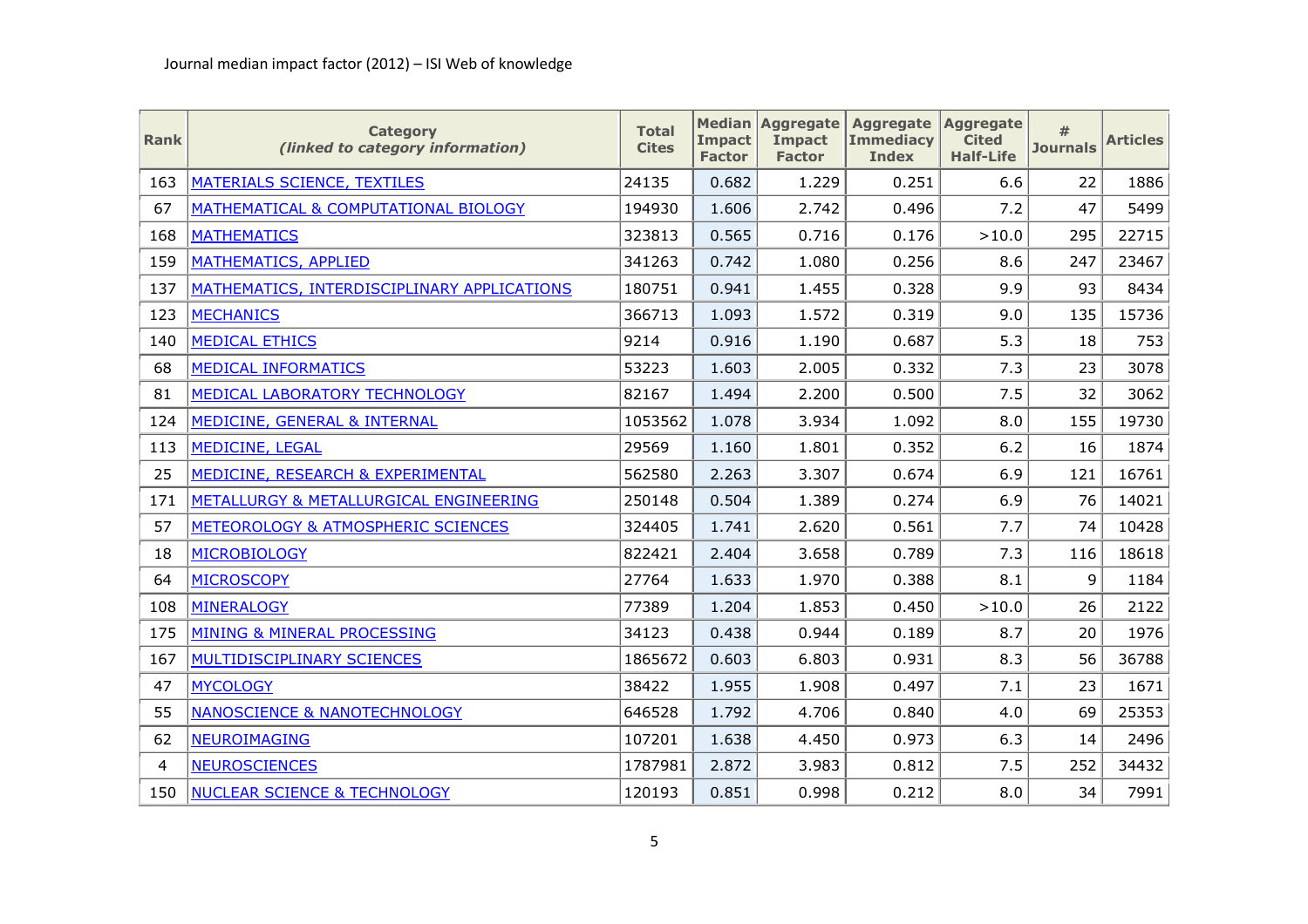| <b>Rank</b> | <b>Category</b><br>(linked to category information) | <b>Total</b><br><b>Cites</b> | <b>Impact</b><br><b>Factor</b> | <b>Median Aggregate</b><br><b>Impact</b><br><b>Factor</b> | Aggregate Aggregate<br><b>Immediacy</b><br><b>Index</b> | <b>Cited</b><br><b>Half-Life</b> | #<br><b>Journals</b> | <b>Articles</b> |
|-------------|-----------------------------------------------------|------------------------------|--------------------------------|-----------------------------------------------------------|---------------------------------------------------------|----------------------------------|----------------------|-----------------|
| 148         | <b>NURSING</b>                                      | 89234                        | 0.866                          | 1.035                                                     | 0.221                                                   | 6.8                              | 106                  | 5964            |
| 36          | <b>NUTRITION &amp; DIETETICS</b>                    | 330623                       | 2.127                          | 2.953                                                     | 0.550                                                   | 6.8                              | 76                   | 9738            |
| 53          | <b>OBSTETRICS &amp; GYNECOLOGY</b>                  | 295731                       | 1.804                          | 2.326                                                     | 0.455                                                   | 7.0                              | 78                   | 11289           |
| 65          | <b>OCEANOGRAPHY</b>                                 | 193064                       | 1.610                          | 1.983                                                     | 0.507                                                   | 9.4                              | 60                   | 4960            |
| 11          | <b>ONCOLOGY</b>                                     | 1366195                      | 2.610                          | 4.459                                                     | 0.858                                                   | 6.1                              | 197                  | 32337           |
| 137         | <b>OPERATIONS RESEARCH &amp; MANAGEMENT SCIENCE</b> | 180485                       | 0.941                          | 1.481                                                     | 0.258                                                   | 8.4                              | 79                   | 8142            |
| 79          | <b>OPHTHALMOLOGY</b>                                | 251424                       | 1.500                          | 2.199                                                     | 0.444                                                   | 7.8                              | 59                   | 8061            |
| 110         | <b>OPTICS</b>                                       | 467242                       | 1.175                          | 2.251                                                     | 0.547                                                   | 6.1                              | 80                   | 23770           |
| 143         | <b>ORNITHOLOGY</b>                                  | 28641                        | 0.903                          | 1.204                                                     | 0.231                                                   | >10.0                            | 22                   | 1093            |
| 94          | <b>ORTHOPEDICS</b>                                  | 306390                       | 1.358                          | 1.999                                                     | 0.309                                                   | 8.7                              | 65                   | 9808            |
| 112         | <b>OTORHINOLARYNGOLOGY</b>                          | 116683                       | 1.168                          | 1.460                                                     | 0.243                                                   | 8.5                              | 44                   | 5419            |
| 118         | <b>PALEONTOLOGY</b>                                 | 74801                        | 1.121                          | 1.666                                                     | 0.453                                                   | 9.9                              | 50                   | 2378            |
| 33          | <b>PARASITOLOGY</b>                                 | 131349                       | 2.154                          | 3.345                                                     | 0.640                                                   | 5.2                              | 35                   | 5407            |
| 49          | <b>PATHOLOGY</b>                                    | 258781                       | 1.948                          | 2.722                                                     | 0.588                                                   | 7.8                              | 77                   | 7579            |
| 92          | <b>PEDIATRICS</b>                                   | 365605                       | 1.382                          | 1.893                                                     | 0.396                                                   | 7.3                              | 122                  | 14816           |
| 19          | PERIPHERAL VASCULAR DISEASE                         | 540281                       | 2.399                          | 4.216                                                     | 0.897                                                   | 7.5                              | 68                   | 9643            |
| 31          | PHARMACOLOGY & PHARMACY                             | 1157029                      | 2.191                          | 2.959                                                     | 0.620                                                   | 6.8                              | 261                  | 34700           |
| 90          | PHYSICS, APPLIED                                    | 1234554                      | 1.393                          | 2.785                                                     | 0.560                                                   | 5.8                              | 128                  | 47621           |
| 44          | PHYSICS, ATOMIC, MOLECULAR & CHEMICAL               | 580225                       | 1.978                          | 2.867                                                     | 0.714                                                   | 9.0                              | 34                   | 15775           |
| 77          | PHYSICS, CONDENSED MATTER                           | 967143                       | 1.530                          | 3.254                                                     | 0.724                                                   | 6.6                              | 68                   | 26492           |
| 70          | PHYSICS, FLUIDS & PLASMAS                           | 215583                       | 1.595                          | 1.995                                                     | 0.492                                                   | 8.1                              | 31                   | 8727            |
| 115         | PHYSICS, MATHEMATICAL                               | 243650                       | 1.138                          | 1.692                                                     | 0.484                                                   | 8.2                              | 55                   | 9932            |
| 111         | PHYSICS, MULTIDISCIPLINARY                          | 806550                       | 1.170                          | 2.871                                                     | 0.904                                                   | 7.8                              | 83                   | 23947           |
| 78          | PHYSICS, NUCLEAR                                    | 133357                       | 1.525                          | 2.053                                                     | 0.583                                                   | 7.6                              | 21                   | 4980            |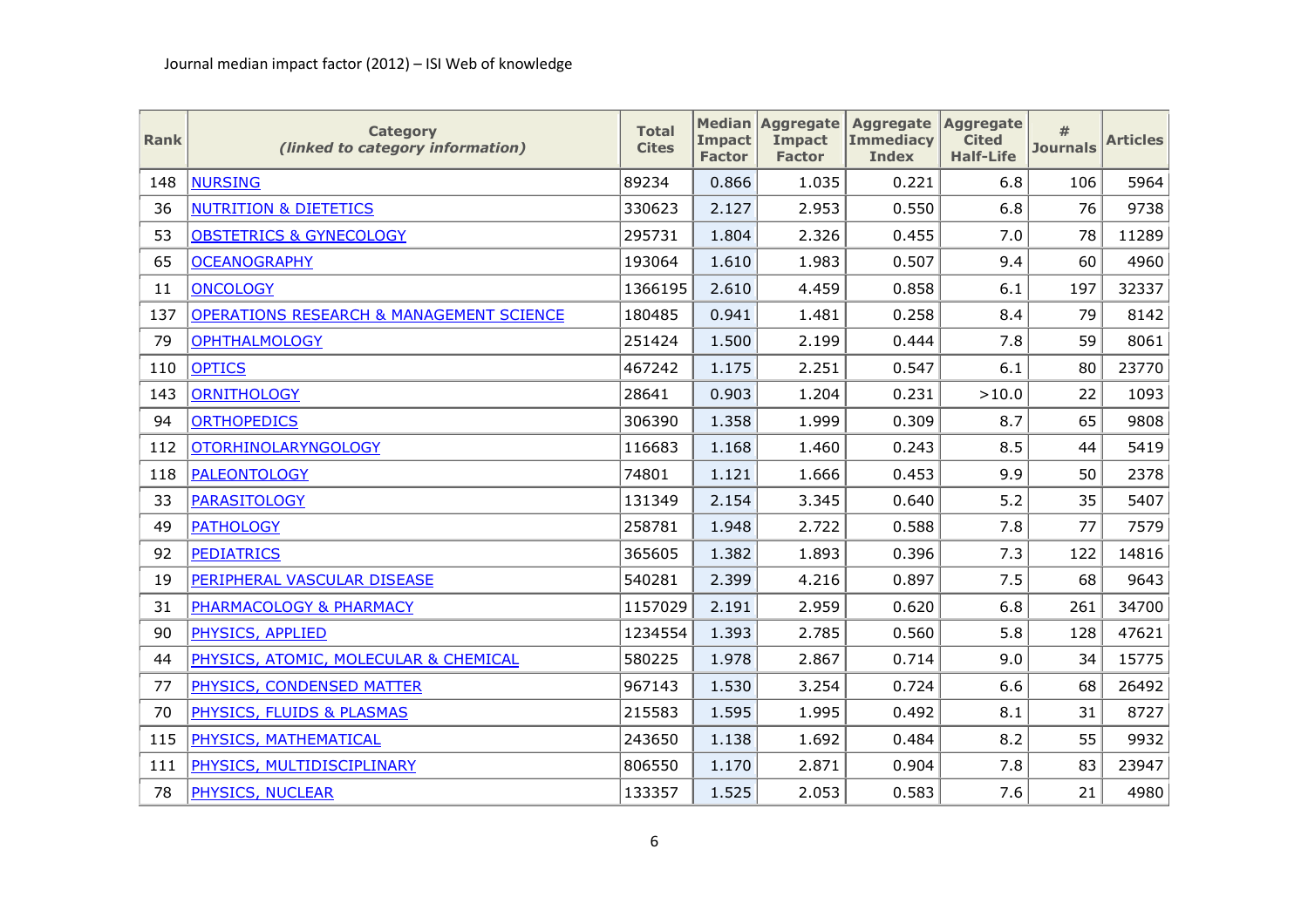| <b>Rank</b> | <b>Category</b><br>(linked to category information) | <b>Total</b><br><b>Cites</b> | <b>Impact</b><br><b>Factor</b> | <b>Median Aggregate</b><br><b>Impact</b><br><b>Factor</b> | Aggregate Aggregate<br><b>Immediacy</b><br><b>Index</b> | <b>Cited</b><br><b>Half-Life</b> | #<br><b>Journals</b> | <b>Articles</b> |
|-------------|-----------------------------------------------------|------------------------------|--------------------------------|-----------------------------------------------------------|---------------------------------------------------------|----------------------------------|----------------------|-----------------|
| 51          | PHYSICS, PARTICLES & FIELDS                         | 333049                       | 1.902                          | 3.435                                                     | 1.545                                                   | 6.2                              | 27                   | 10379           |
| 32          | <b>PHYSIOLOGY</b>                                   | 493082                       | 2.163                          | 3.038                                                     | 0.589                                                   | 8.5                              | 80                   | 10193           |
| 100         | <b>PLANT SCIENCES</b>                               | 752917                       | 1.287                          | 2.639                                                     | 0.510                                                   | 8.6                              | 197                  | 19131           |
| 96          | <b>POLYMER SCIENCE</b>                              | 497227                       | 1.332                          | 2.673                                                     | 0.518                                                   | 6.9                              | 83                   | 17415           |
| 66          | <b>PRIMARY HEALTH CARE</b>                          | 29381                        | 1.609                          | 1.546                                                     | 0.740                                                   | 7.2                              | 18                   | 1397            |
| 40          | <b>PSYCHIATRY</b>                                   | 616323                       | 2.013                          | 3.392                                                     | 0.671                                                   | 7.6                              | 135                  | 13284           |
| 45          | <b>PSYCHOLOGY</b>                                   | 285385                       | 1.969                          | 2.697                                                     | 0.473                                                   | >10.0                            | 75                   | 5855            |
| 75          | PUBLIC, ENVIRONMENTAL & OCCUPATIONAL HEALTH         | 556425                       | 1.555                          | 2.291                                                     | 0.526                                                   | 7.5                              | 161                  | 16714           |
| 72          | RADIOLOGY, NUCLEAR MEDICINE & MEDICAL IMAGING       | 561286                       | 1.589                          | 2.815                                                     | 0.520                                                   | 6.9                              | 120                  | 19083           |
| 93          | <b>REHABILITATION</b>                               | 102225                       | 1.369                          | 1.693                                                     | 0.361                                                   | 7.2                              | 64                   | 4726            |
| 89          | <b>REMOTE SENSING</b>                               | 79881                        | 1.407                          | 2.169                                                     | 0.530                                                   | 7.9                              | 27                   | 3047            |
| 21          | <b>REPRODUCTIVE BIOLOGY</b>                         | 162749                       | 2.385                          | 3.041                                                     | 0.527                                                   | 7.4                              | 28                   | 4239            |
| 16          | <b>RESPIRATORY SYSTEM</b>                           | 309329                       | 2.557                          | 3.535                                                     | 0.941                                                   | 7.1                              | 50                   | 7057            |
| 29          | <b>RHEUMATOLOGY</b>                                 | 177195                       | 2.216                          | 3.828                                                     | 0.770                                                   | 6.2                              | 29                   | 4916            |
| 132         | <b>ROBOTICS</b>                                     | 23772                        | 0.967                          | 1.330                                                     | 0.206                                                   | 6.8                              | 21                   | 1545            |
| 76          | <b>SOIL SCIENCE</b>                                 | 136478                       | 1.553                          | 1.801                                                     | 0.293                                                   | 9.9                              | 34                   | 3647            |
| 59          | <b>SPECTROSCOPY</b>                                 | 171821                       | 1.706                          | 1.718                                                     | 0.363                                                   | 7.5                              | 43                   | 7895            |
| 95          | <b>SPORT SCIENCES</b>                               | 245763                       | 1.356                          | 2.119                                                     | 0.339                                                   | 8.1                              | 84                   | 8053            |
| 144         | <b>STATISTICS &amp; PROBABILITY</b>                 | 254071                       | 0.900                          | 1.141                                                     | 0.205                                                   | >10.0                            | 117                  | 7848            |
| 43          | <b>SUBSTANCE ABUSE</b>                              | 67255                        | 1.988                          | 2.659                                                     | 0.533                                                   | 7.2                              | 16                   | 1999            |
| 85          | <b>SURGERY</b>                                      | 900186                       | 1.436                          | 2.061                                                     | 0.390                                                   | 7.8                              | 199                  | 31971           |
| 133         | <b>TELECOMMUNICATIONS</b>                           | 149916                       | 0.962                          | 1.335                                                     | 0.212                                                   | 6.3                              | 78                   | 11102           |
| 129         | <b>THERMODYNAMICS</b>                               | 150740                       | 1.000                          | 1.925                                                     | 0.363                                                   | 7.1                              | 55                   | 7346            |
| 27          | <b>TOXICOLOGY</b>                                   | 302971                       | 2.234                          | 2.721                                                     | 0.530                                                   | 6.8                              | 85                   | 9898            |